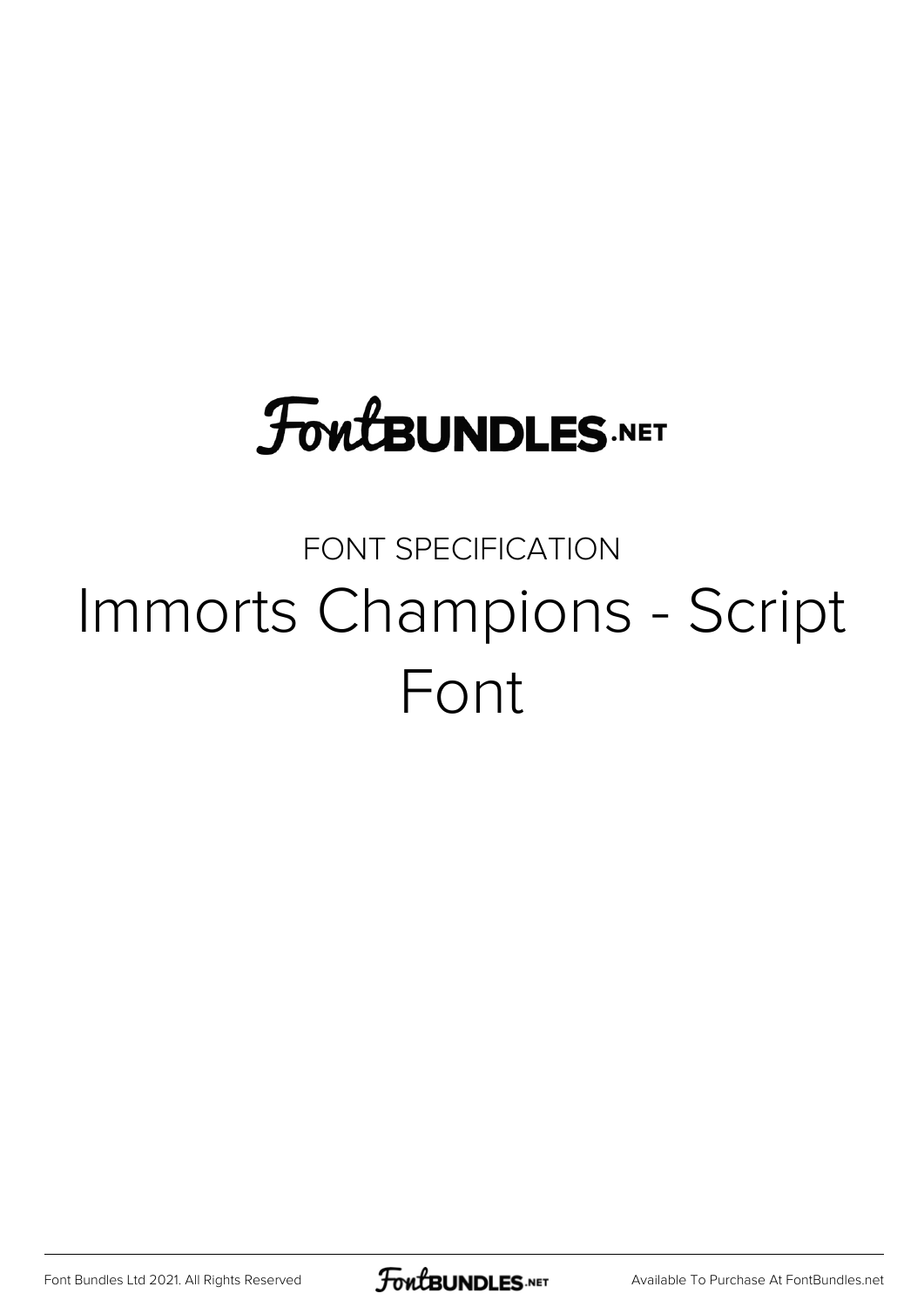## immorts champions - Regular

**Uppercase Characters** 

ABCDEFGHIJXLMNOPQRSTUV

WX43

Lowercase Characters

abodefghijklmnopgrstuvury

**Numbers** 

0193456789

Punctuation and Symbols

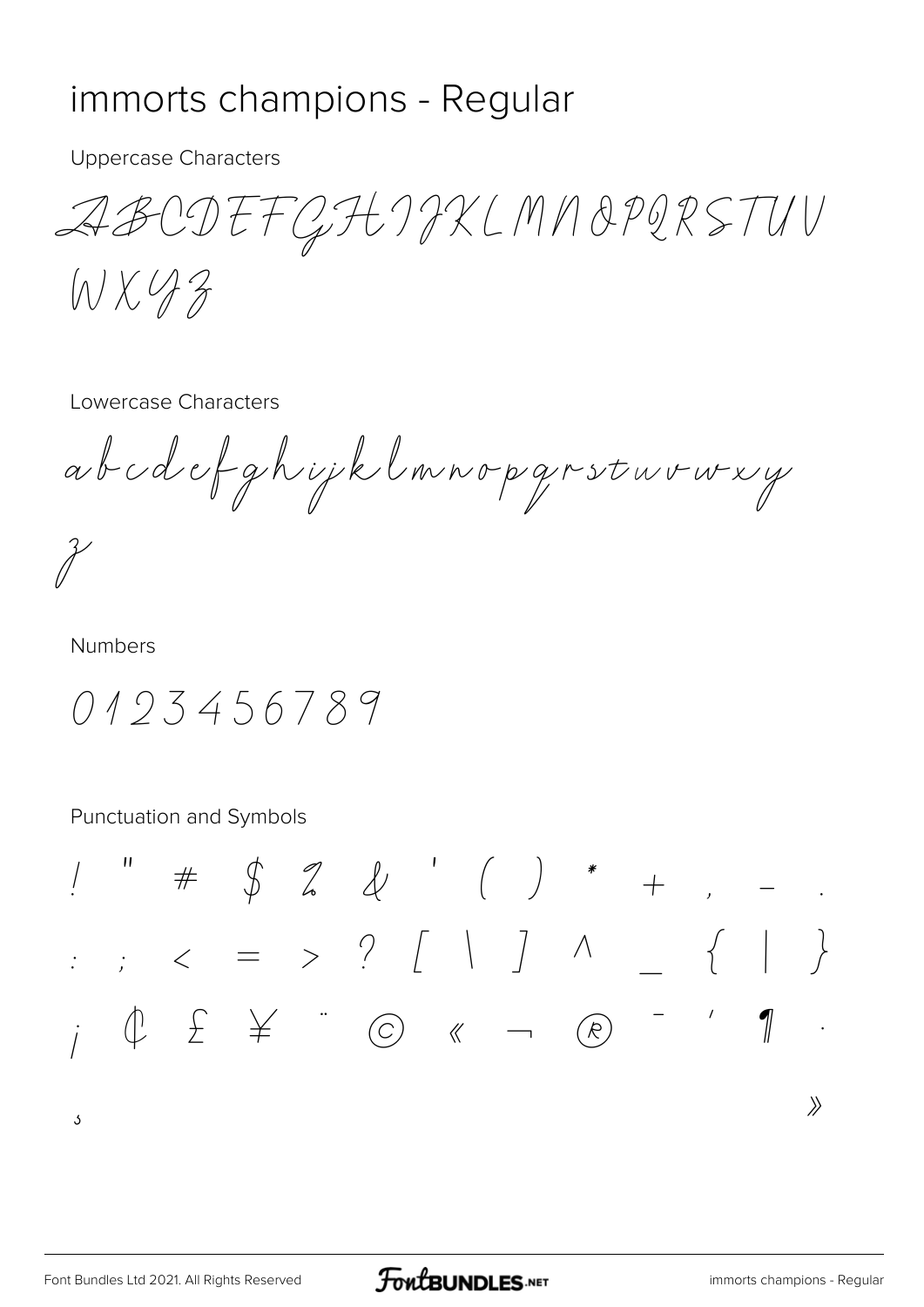

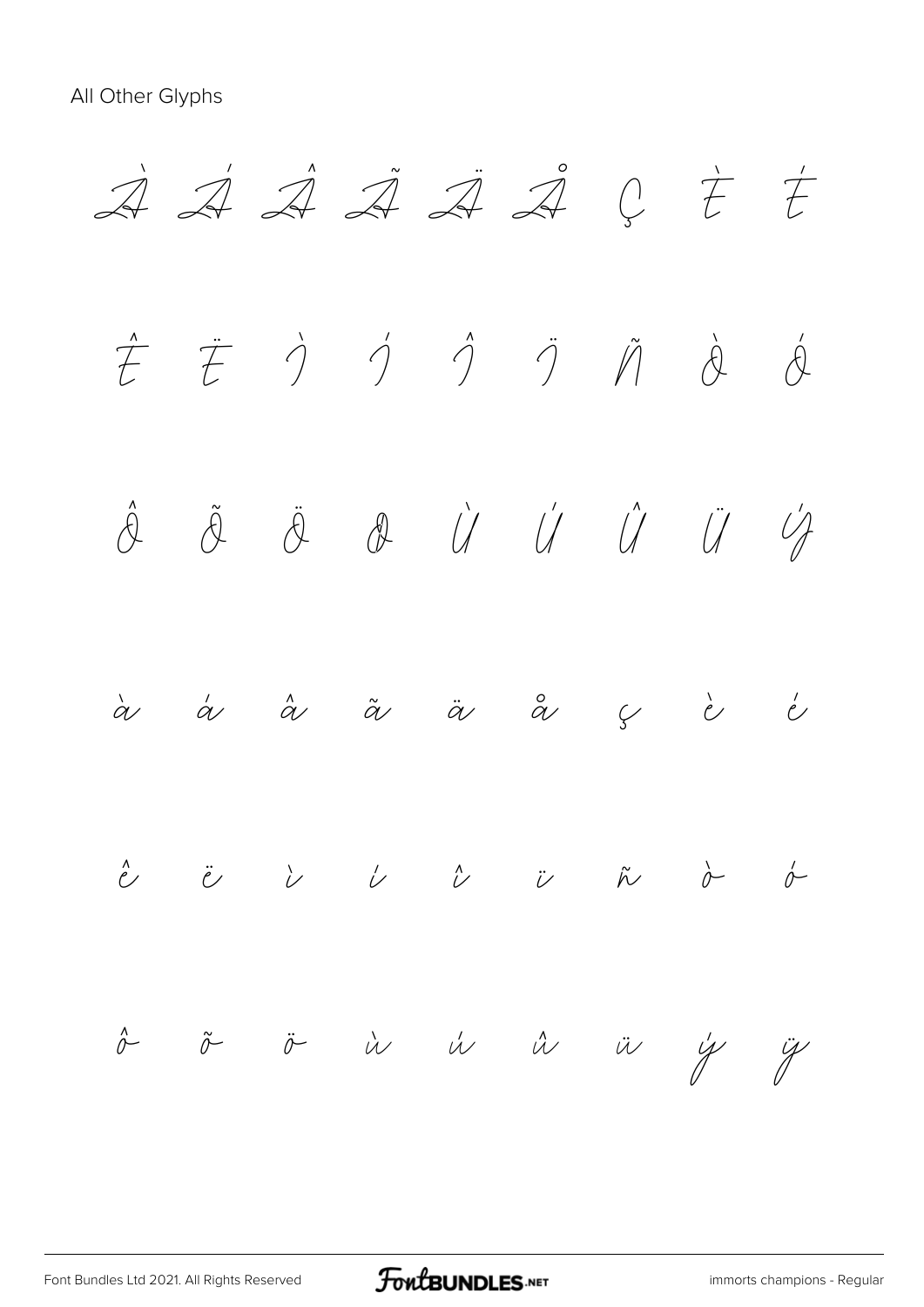$\overline{\mathcal{\mathcal{\mathcal{\mathcal{A}}}}}$   $\overline{\mathcal{\mathcal{\mathcal{A}}}}$   $\overline{\mathcal{\mathcal{A}}}$   $\overline{\mathcal{\mathcal{A}}}$   $\mathcal{\mathcal{A}}$   $\mathcal{\mathcal{U}}$   $\mathcal{\mathcal{U}}$  $\Lambda$  $\mathbf{v}$ 



ce ce ll mm ov ss ff

 $\dot{\nu}$